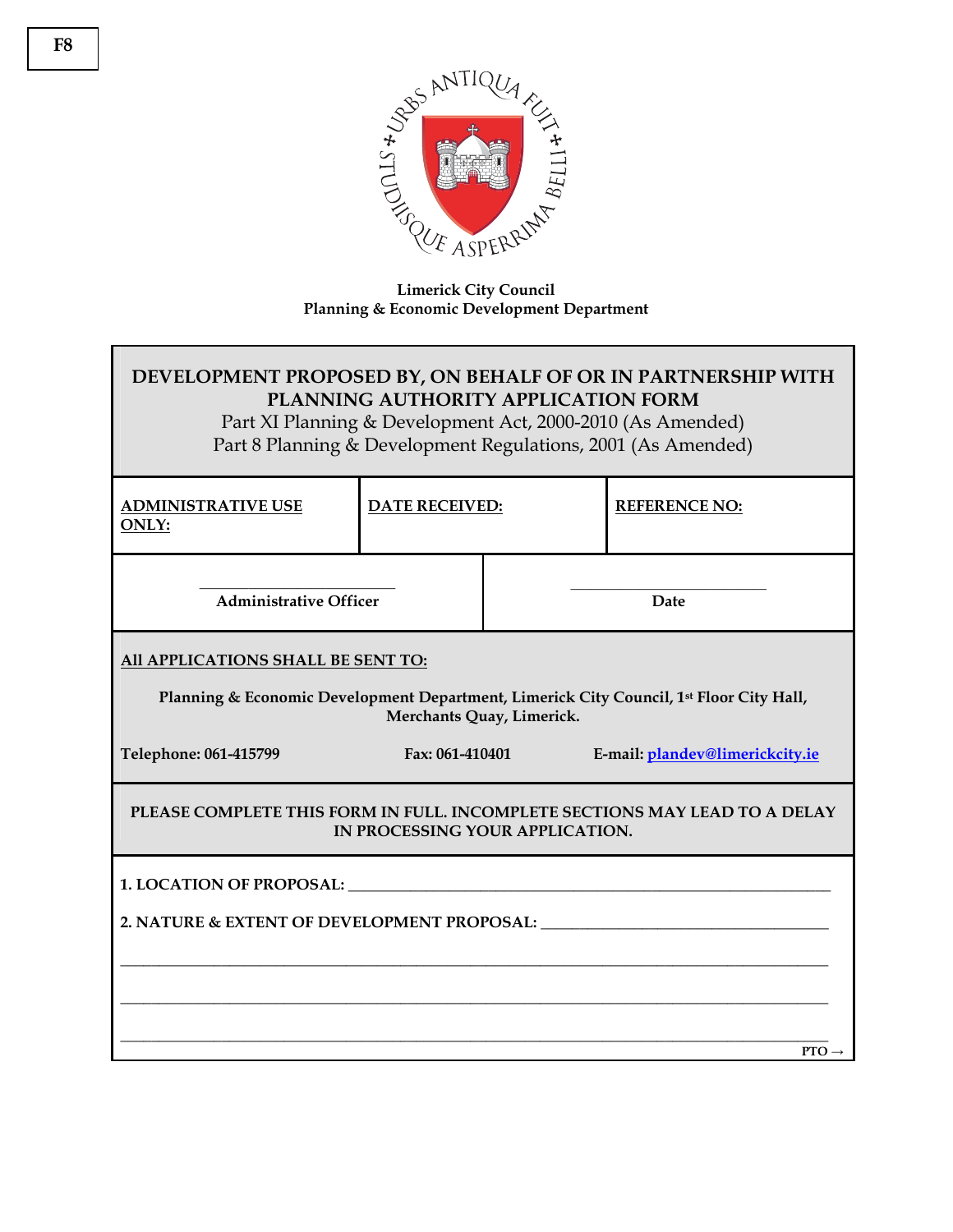| 3. IN THE CASE OF APPLICATIONS FOR A MATERIAL CHANGE OF USE OR FOR RETENTION<br>OF SUCH MATERIAL CHANGE OF USE PLEASE STATE:                                              |  |  |  |
|---------------------------------------------------------------------------------------------------------------------------------------------------------------------------|--|--|--|
|                                                                                                                                                                           |  |  |  |
|                                                                                                                                                                           |  |  |  |
| (C) NATURE & EXTENT OF ANY SUCH PROPOSED USE: __________________________________                                                                                          |  |  |  |
| 4. NUMBER OF RESIDENTIAL UNITS PROPOSED (IF APPLICABLE): _______________________                                                                                          |  |  |  |
| 5. NUMBER OF HOUSES: AND/OR APARTMENTS:                                                                                                                                   |  |  |  |
| $(1$ Hectare = 2.471 Acres)                                                                                                                                               |  |  |  |
| <b>LEGAL INTEREST</b>                                                                                                                                                     |  |  |  |
| 7. LEGAL INTEREST OF APPLICANT IN THE SITE OF THE PROPOSED DEVELOPMENT:                                                                                                   |  |  |  |
|                                                                                                                                                                           |  |  |  |
| <b>OR</b>                                                                                                                                                                 |  |  |  |
|                                                                                                                                                                           |  |  |  |
| If the applicant is not the owner, state name $\mathcal E$ address of owner $\mathcal E$ include documentary evidence of<br>consent of the owner to make the application. |  |  |  |
| <b>PUBLIC NOTICES</b>                                                                                                                                                     |  |  |  |
| 8. NAME OF NEWSPAPER IN WHICH PUBLIC NOTICE WAS PUBLISHED: _____________________                                                                                          |  |  |  |
|                                                                                                                                                                           |  |  |  |
| 10. DATE SITE NOTICE WAS ERECTED ON SITE:                                                                                                                                 |  |  |  |
| <b>FLOOR AREA: RESIDENTIAL</b>                                                                                                                                            |  |  |  |
| 11. (A) NEW BUILDING(S) RESIDENTIAL FLOOR AREA PER UNIT ________________ m <sup>2</sup><br>m <sup>2</sup><br><b>GROSS FLOOR AREA</b><br>$PTO \rightarrow$                 |  |  |  |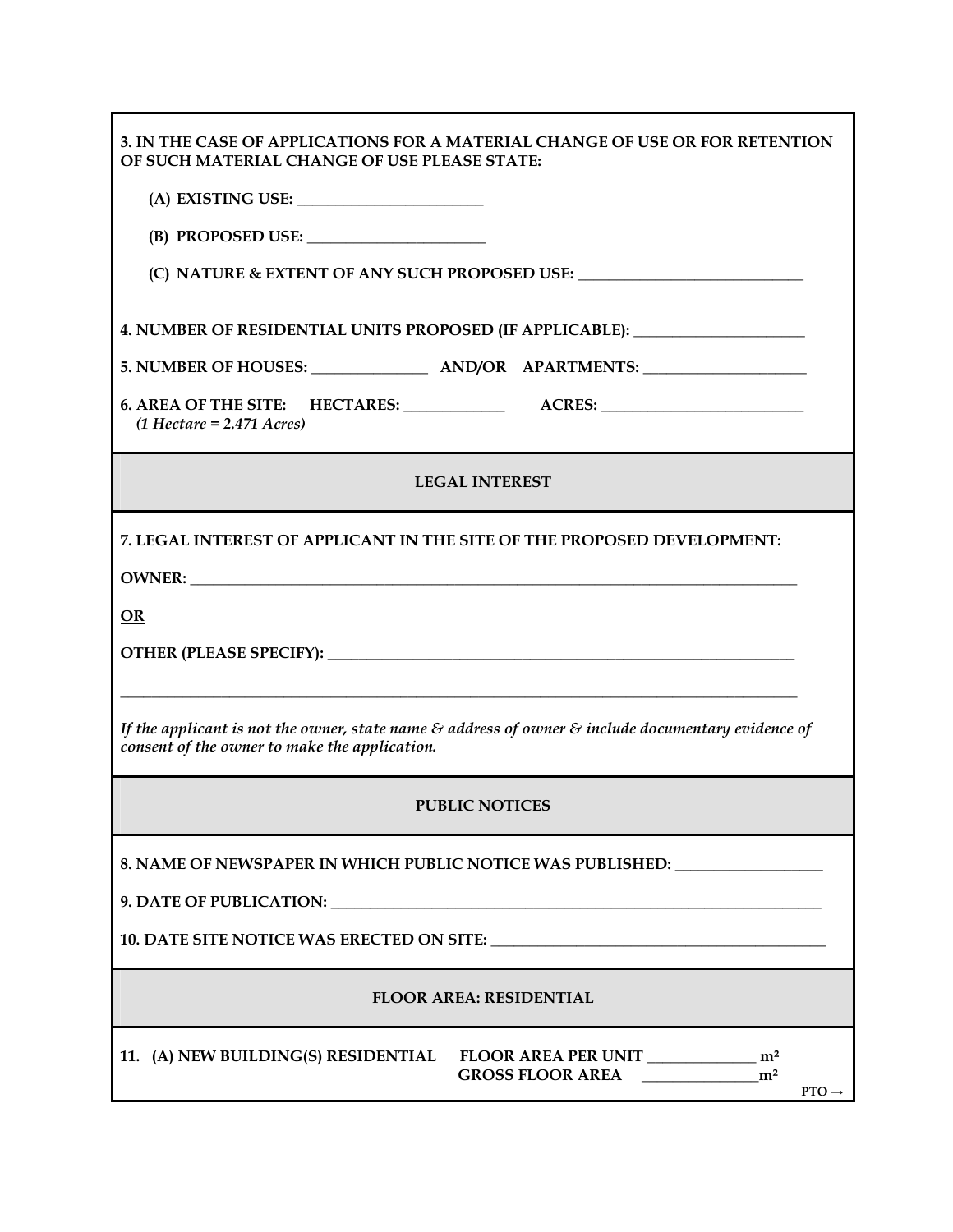| (B) EXTENSION TO DWELLING                                                                                                                                                                                                                                                                                                                        |                                                                                 |  |  |  |
|--------------------------------------------------------------------------------------------------------------------------------------------------------------------------------------------------------------------------------------------------------------------------------------------------------------------------------------------------|---------------------------------------------------------------------------------|--|--|--|
| (C) OTHER DOMESTIC<br>(SHEDS, GARDEN SHEDS, GARAGES ETC)                                                                                                                                                                                                                                                                                         | FLOOR AREA PER UNIT _________ m <sup>2</sup><br>GROSS FLOOR AREA m <sup>2</sup> |  |  |  |
| <b>FLOOR AREA: OTHER</b>                                                                                                                                                                                                                                                                                                                         |                                                                                 |  |  |  |
| 12.<br>(A) Other Development (i.e. car-park etc)                                                                                                                                                                                                                                                                                                 | Gross Floor Area ____________________ m <sup>2</sup>                            |  |  |  |
| (B) Change of Use                                                                                                                                                                                                                                                                                                                                | Gross Floor Area<br>m <sup>2</sup>                                              |  |  |  |
| <b>ENVIRONMENTAL IMPACT STATEMENT</b>                                                                                                                                                                                                                                                                                                            |                                                                                 |  |  |  |
| 13. IS AN EIS SUBMITTED WITH THIS APPLICATION: YES/NO: _________________________                                                                                                                                                                                                                                                                 |                                                                                 |  |  |  |
| <b>APPROPRIATE ASSESSMENT</b>                                                                                                                                                                                                                                                                                                                    |                                                                                 |  |  |  |
| 14. HAS AN AA BEEN SUBMITTED WITH THIS APPLICATION:<br>YES () NO ()                                                                                                                                                                                                                                                                              |                                                                                 |  |  |  |
| SIGNED ON BEHALF OF LIMERICK CITY COUNCIL: The contract of the contract of the contract of the contract of the contract of the contract of the contract of the contract of the contract of the contract of the contract of the<br><b>DIRECTOR OF SERVICE</b>                                                                                     |                                                                                 |  |  |  |
| NOTES: REQUIREMENTS FOR A VALID APPLICATION                                                                                                                                                                                                                                                                                                      |                                                                                 |  |  |  |
| The relevant Department shall engage with the Planning Department in respect of the<br>1.<br>proposal to ensure: (a) The proposal is in accordance with the City Development Plan and<br>relevant Government Guidelines (b) The design of the development is acceptable and (c) The<br>drawings are in accordance with the relevant Regulations. |                                                                                 |  |  |  |
| Part 8 application to be available in the Planning Department from the date stated in the<br>2.<br>newspaper notice.                                                                                                                                                                                                                             |                                                                                 |  |  |  |
| Part 8 application form to be signed by the relevant Director of Service.<br>3.                                                                                                                                                                                                                                                                  |                                                                                 |  |  |  |
| Newspaper and Site Notices shall comply with the requirements of the Planning Regulations.<br>4.<br>$PTO \rightarrow$                                                                                                                                                                                                                            |                                                                                 |  |  |  |

Г

 $\mathbf{PTO} \rightarrow$ 

┑